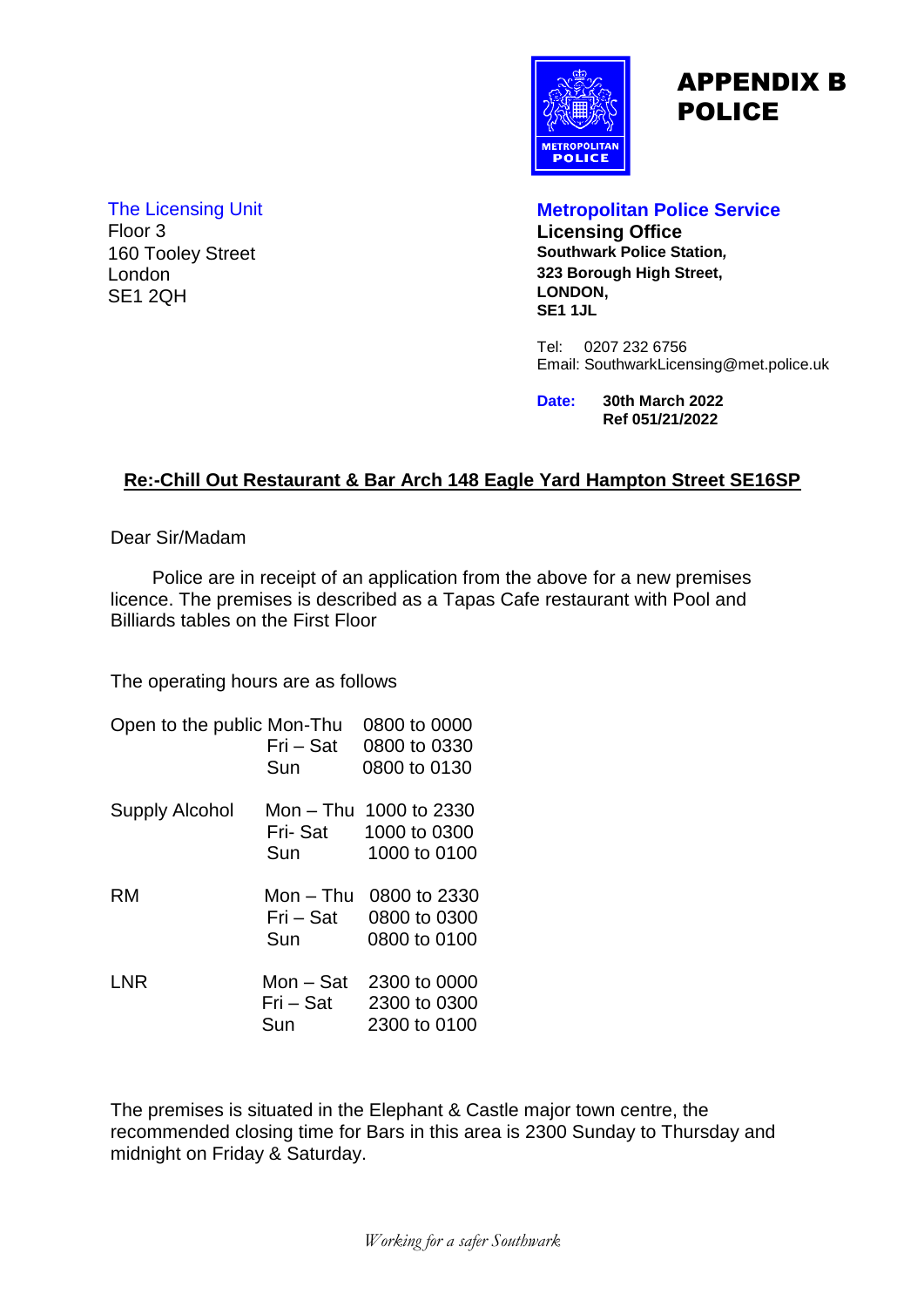It is noted that the applicant has not provided any control measures that would restrict the use of the premises to that of a restaurant. Therefore the closing times as per the application are greater than the recommended closing times for a bar.

Eagle Yard off of Hampton Street has a number of bars and restaurants concentrated into a very small area. It is the subject of an ongoing Police operation to deal with anti-social behaviour and public nuisance caused by patrons from these premises and the noise issues relating to patrons leaving the venues.

There is in my opinion a case to answer that this small residential and commercial area is suffering from the cumulative impact of licensed premises concentrated into such a small area. Consideration should be given as to if this new application will add to the cumulative impact issues. I am aware that the premises already hold a premises licence but with greatly reduced operating hours. This was granted on the 26th May 2021.

This application also seeks to increase the capacity from the current 120 persons incusing staff to 150 persons plus staff. It also differs from the current licence by allowing later closing times for the outside area.

Essentially this is a drinking establishment with food and some pool tables available for patrons. Any increase in capacity and later operating hours is therefore likely to have a negative impact on the licensing objectives. The premises already benefits from a licence with hours greater than those recommended by Southwark's statement of licensing policy. The residents in the immediate vicinity of this premises have been suffering from noise and anti social behaviour associated with the premises is Eagle Yard.

As the application stands I object to the granting of this licence, a wet led vertical drinking establishment is not suitable for this location. The applicant has not considered control measures that would restrict the use of the premises to a restaurant. A vertical drinking establishment is likely to impact on the prevention of crime and disorder, public nuisance and protection of children from harm licensing objectives.

Police and council resources have been dedicated to this area to tackle the ongoing issues. The applicant should consider amending the application with a substantial reduction in operating hours and restricting its use to a restaurant.

Submitted for consideration.

Yours Sincerely

**PC Ian Clements 2362AS** Licensing Officer Southwark Police Licensing Unit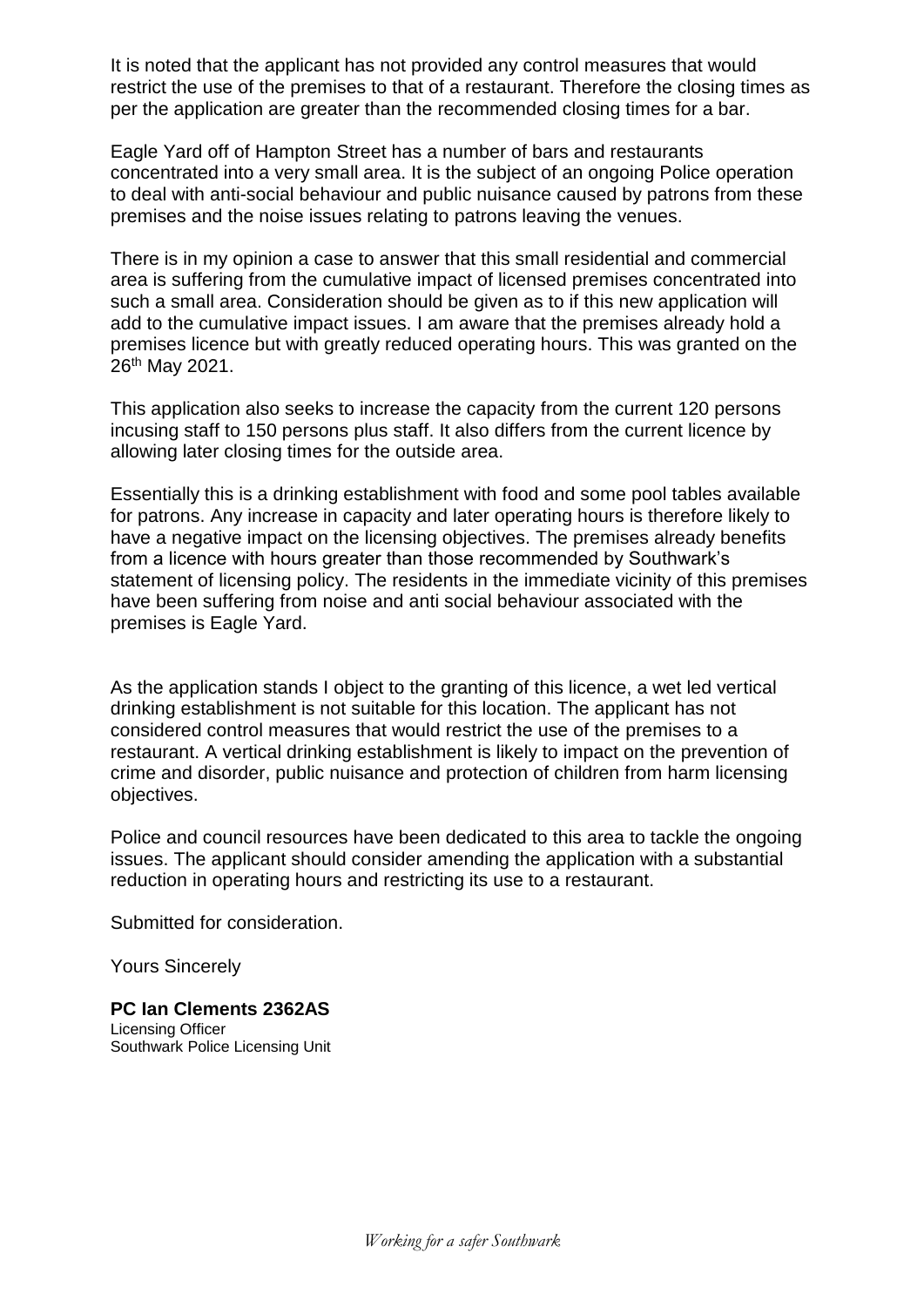## LICENSING

# **MEMO: Licensing Unit**

| To      | <b>Licensing Unit</b>                                                      | Date | 11 April 2022                                        |  |
|---------|----------------------------------------------------------------------------|------|------------------------------------------------------|--|
| From    | Jayne Tear                                                                 |      |                                                      |  |
| Email   | jayne.tear@southwark.gov.uk                                                |      |                                                      |  |
| Subject | Re: Chill Out Billiards Pool Limited, Arch 148 Eagle Yard, Hampton Street, |      |                                                      |  |
|         |                                                                            |      | London, SE1 6SP – Application for a premises licence |  |

I write with regards to the above application for a premises licence submitted by Chill Out Billiards Pool Limited under the Licensing Act 2003, which seeks the following licensable activities:

- Recorded Music (indoors) on Monday to Thursday from 08:00 to 23:30, on Friday and Saturday from 08:00 to 03:00 the following day and on Sunday from 08:00 to 01:00 the following day
- Late night refreshment (indoors) on Monday to Thursday from 23:00 to 23:30, on Friday and Saturday from 23:00 to 03:00 the following day and on Sunday from 23:00 to 01:00 the following day
- Supply of Alcohol (on the premises) on Monday to Thursday from 10:00 to 23:30, on Friday and Saturday from 10:00 to 03:00 the following day and on Sunday from 10:00 to 01:00 the following day
- The opening hours will be on Monday to Thursday from 08:00 to 00:00, on Friday and Saturday from 08:00 to 03:30 the following day and on Sunday from 08:00 to 01:30 the following day

• **Non-standard timings requested: Licensable activities** - On New Year's Eve from the end of permitted hours until the start of permitted hours on the following day. The permitted hours may be extended until 3am on Christmas Eve and Boxing Day

**Opening times** - On New Year's Eve from the end of permitted hours until the start of permitted hours on the following day. The permitted hours of opening may be extended until 3:30 am on Christmas Eve and Boxing Day

The premises is described within the application as a *'Tapas Cafe restaurant with Pool and Billiards tables on the first floor'.*

My representation is based on the Southwark Statement of Licensing policy 2021 – 2026 and relates to the licensing objectives for the prevention of crime and disorder and the prevention of public nuisance.

The premises is situated in The Elephant and Castle Major Town Centre Area and under the Southwark Statement of Licensing policy 2021 - 2026 the appropriate closing times for public houses, wine bars or other drinking establishments on Sunday to Thursday is 23:00 hours and on Friday and Saturday 00:00 hours. **The appropriate closing times for Restaurants and Cafes on Sunday to Thursday is 00:00 hours and for Friday and Saturday is 01:00 hours.** Appropriate closing times for Night Clubs (with 'sui generis' planning classification) on Monday to Thursday is 01:00 hours and for Friday and Saturday 03:00 hours and for Sunday 00:00 hours.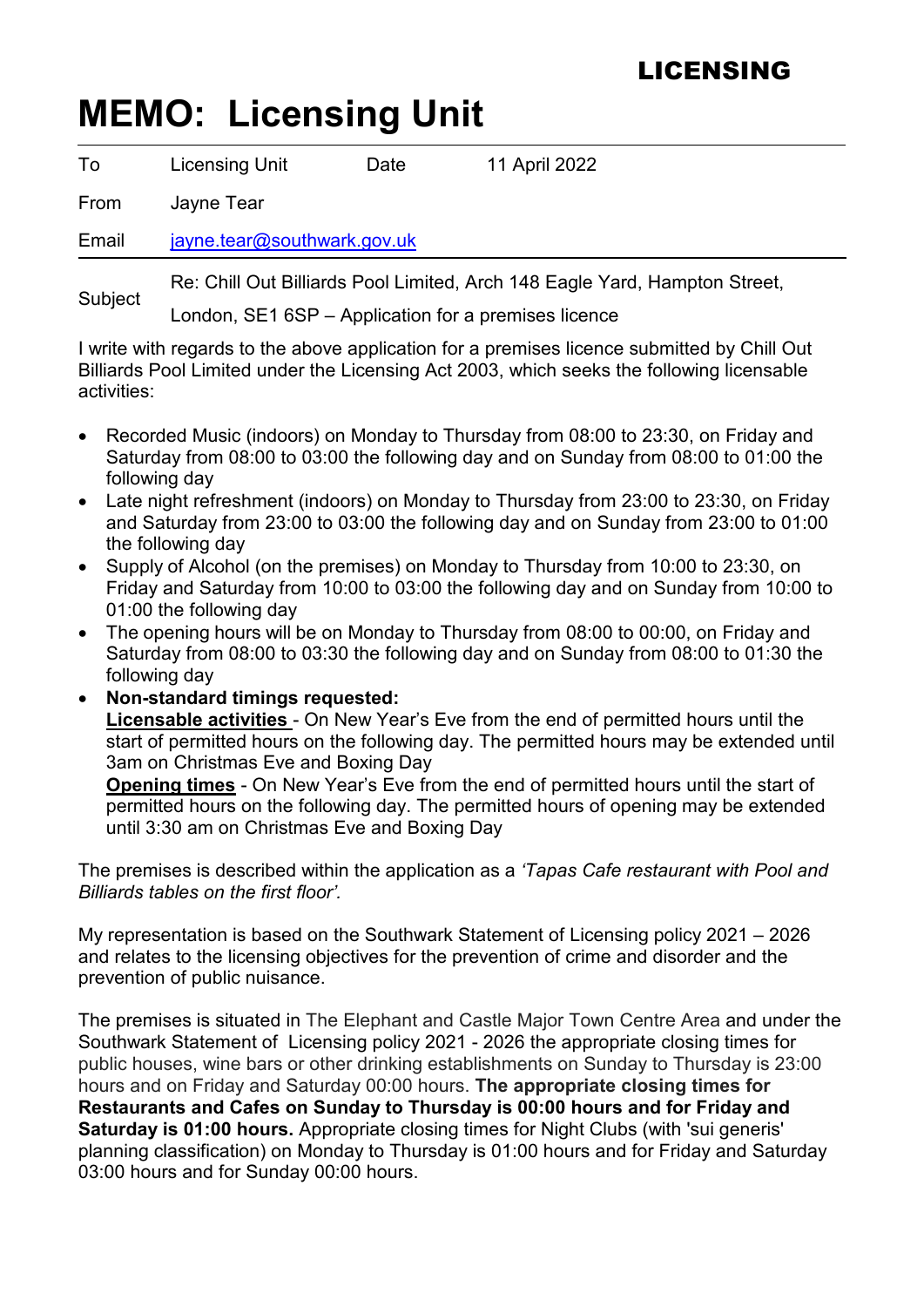This premises has residents close by and this application is seeking opening hours in excess of that which is recommended for a restaurant establishment within the policy in this area on a Friday, Saturday and Sunday and the application does not provide any reasons to convince the Licensing sub-committee to divert from the opening hours recommended in the licensing policy.

Therefore to promote the licensing objectives I recommend to the applicant and the licensing sub-committee that the closing times are brought back in line with that which is appropriate for a restaurant in this area on a Friday, Saturday and Sunday within the licensing policy, and for all licensable activities to cease half an hour before the closing times as follows:

- Recorded Music (indoors) on Friday and Saturday to cease at 00:30 the following day and on Sunday to cease at 23:30.
- Late night refreshment (indoors) on Friday and Saturday to cease at 00:30 the following day and on Sunday to cease at 23:30
- Supply of Alcohol (on the premises) on Friday and Saturday to cease at 00:30 the following day and on Sunday to cease at 23:30
- The opening hours on Friday and Saturday to cease at 01:00 the following day and on Sunday cease at 00:00

To ensure that the premises retains its nature as a restaurant and not an upright drinking establishment (in which case the closing times and licensable activities would be less), I would also recommend the following condition is added to the operating schedule to promote the licensing objectives:

• Intoxicating liquor shall not be sold or supplied on the premises otherwise than to persons taking a table meal and by consumption of such persons as an ancillary to their meal

The applicant has provided a dispersal policy with this application, however the closing times and licensable activities written within the policy are different to that which have been applied for. In fact they are in line with hours that I am recommending above.

Further to this I also recommend the following condition, for the use of the outside area for licensable activities is to cease at 22:00 daily. This would be in line with the statement of licensing policy recommendations in section 10 of the licensing policy.

• Patrons shall not be permitted to use the rear outside area of the premises (as defined on the premises plan) after 22:00 until 08:00 the following day, apart for access and egress and 10 patrons who may temporarily leave to smoke.

Additionally to this and to promote the licensing objectives further I also recommend that the following conditions are added to the cooperating schedule:

- The accommodation limit for the premises shall not exceed 150 persons (excluding staff)
- The written dispersal policy shall be kept at the premises with the licence and made available for inspection by authorised council officers or the police. All relevant staff shall be trained in the implementation of the dispersal policy